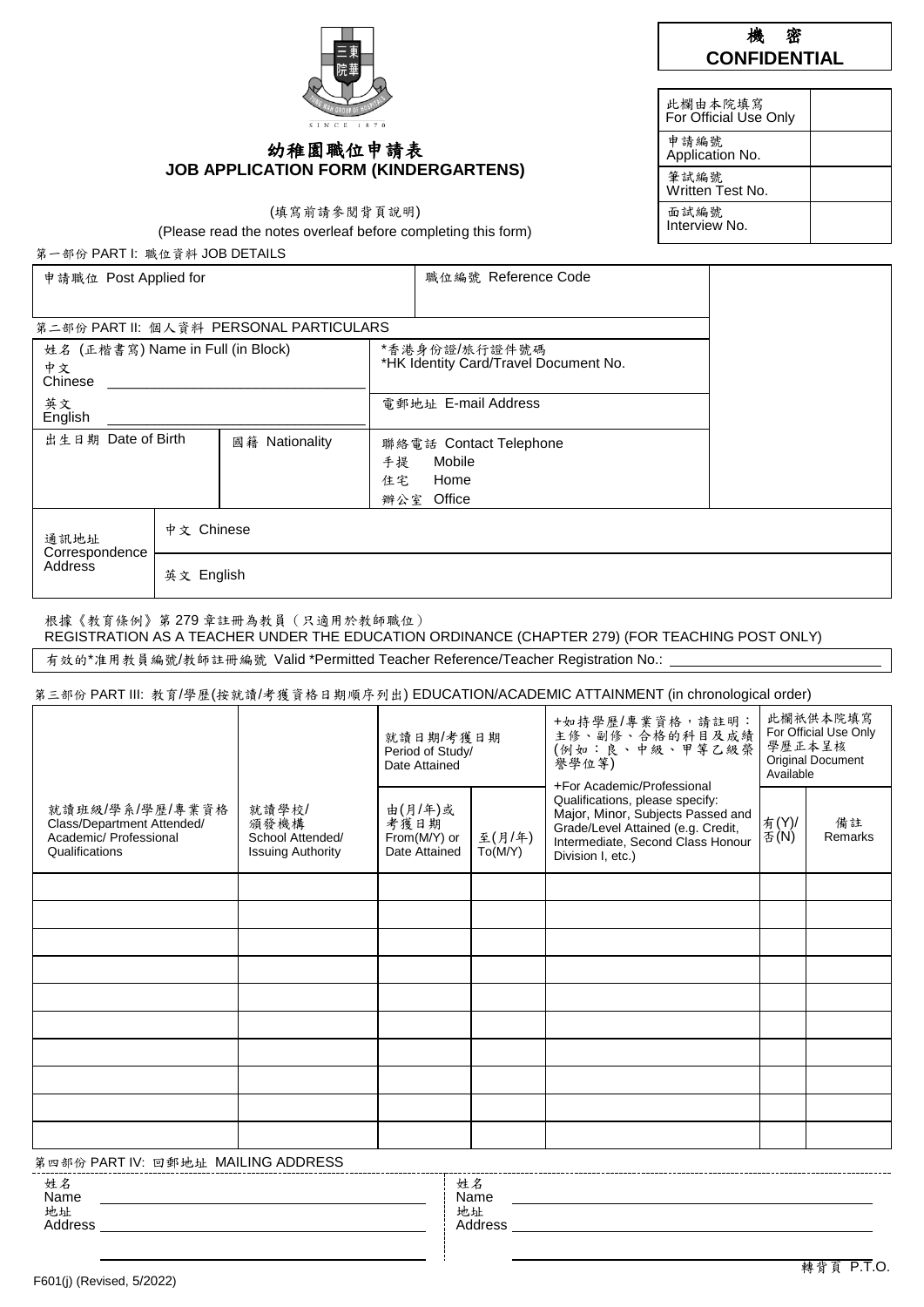#### 第五部份 PART V: 工作經驗 WORKING EXPERIENCE 請按任職日期順序列出截至目前為止的就業詳情 (包括兼職在內) FULL EMPLOYMENT RECORD (INCLUDING PART-TIME JOB) TO DATE (in chronological order)

| 機構/學校名稱<br>Name of Firm/School | @Full<br>Time | @全職 @兼職/臨時<br>@Part Time/<br>Temporary | 最後擔任職位<br><b>Last Position</b> | 薪金<br>Salary | 由(日/月/年)<br>From (D/M/Y) | 至(日/月/年)<br>$To$ $(D/M/Y)$ |
|--------------------------------|---------------|----------------------------------------|--------------------------------|--------------|--------------------------|----------------------------|
|                                |               |                                        |                                |              |                          |                            |
|                                |               |                                        |                                |              |                          |                            |
|                                |               |                                        |                                |              |                          |                            |
|                                |               |                                        |                                |              |                          |                            |
|                                |               |                                        |                                |              |                          |                            |

第六部份 PART VI: 所有前僱主/現時僱主的聯絡資料 CONTACT DETAILS OF ALL PREVIOUS/CURRENT EMPLOYER(S) (東華三院在決定聘用你前,將會諮詢該機構/學校。)

(Before the Tung Wah Group of Hospitals decides to offer you a post, we would contact the organization(s)/school(s) and seek their references.)

| 機構/學校 Name of Firm/School | 通訊地址 Correspondence Address | 電話號碼 Telephone No. | 傳真號碼 Fax No. |
|---------------------------|-----------------------------|--------------------|--------------|
|                           |                             |                    |              |
|                           |                             |                    |              |
|                           |                             |                    |              |
|                           |                             |                    |              |

第七部份 PART VII: 諮詢人及曾向東華三院申請的職位 REFEREES AND PREVIOUS APPLIED POST(S) IN TUNG WAH GROUP OF HOSPITALS 諮詢人(請提供能就你的工作能力及品格給予意見的兩位非近親人士的資料及聯絡方法,其中一位須為你最近的僱主。東華三院在決定聘用你前, 可能會諮詢他/她們。)

REFEREES (Please supply information and contact of two persons who can comment on your capabilities and conduct. They must not be your next of kin and one of whom should be your most recent employer. Before the Tung Wah Group of Hospitals decides to offer you a post, we may contact them and seek their references.)

| 姓名<br>Name | 職位<br>Position | 關係<br>Relationship | 電話<br>Telephone No. | 電郵地址<br>E-mail Address | 機構名稱及地址<br>Name and Address of Organization |
|------------|----------------|--------------------|---------------------|------------------------|---------------------------------------------|
|            |                |                    |                     |                        |                                             |
|            |                |                    |                     |                        |                                             |

本人曾向東華三院申請下列職位:

I have previously applied for the following post(s) in the Tung Wah Group of Hospitals:

| 職位 Post | 日期 Date | 結果 Results                                                                                      |
|---------|---------|-------------------------------------------------------------------------------------------------|
|         |         | *取錄/落選/備取/不獲約見/其他請註明:<br>*Offered/Rejected/Waiting list/Not interviewed/Others, please specify: |
|         |         | *取錄/落選/備取/不獲約見/其他請註明:<br>*Offered/Rejected/Waiting list/Not interviewed/Others, please specify: |

第八部份 PART VIII: 聲明 DECLARATION

| 1 <sub>1</sub> |       | 兹特聲明 I hereby declare that:                                                                                                                                                                                                                                                                                                                                                                                                                                                                                                                |
|----------------|-------|--------------------------------------------------------------------------------------------------------------------------------------------------------------------------------------------------------------------------------------------------------------------------------------------------------------------------------------------------------------------------------------------------------------------------------------------------------------------------------------------------------------------------------------------|
|                | (i)   | 本人 □從未 / □曾經 在香港或其他地方被裁定干犯任何刑事罪行(包括性罪行),目前□没有 / □有涉及任何進行中的刑事訴訟或<br>調查。 (註:曾犯刑事案者,未必不獲錄用)<br>I <b>nave not / nave</b> been convicted of any criminal offence (including sexual offence) in a court of law either in Hong Kong or<br>elsewhere, and I $\Box$ <b>am not</b> / $\Box$ <b>am</b> involved in any ongoing criminal proceedings or investigation. (Note: A criminal conviction is not<br>necessarily a barrier to employment.)<br>若有,請提供詳情 If any, please provide details:                                                        |
|                | (ii)  | 本人口沒有/口已持有有效的新冠疫苗接種證明文件 (已接種疫苗劑數: __) / 口已持有新冠疫苗接種醫學豁免證明書, 有效期<br>I Dhave not / Dhave obtained valid COVID-19 vaccination records (No. of doses received: ___ )/ Dhave obtained a COVID-19<br>Vaccination Medical Exemption Certificate valid up to (D/M/Y) / DOthers (Please specify) : ________<br>(Note 1)                                                                                                                                                                                                                              |
|                | (iii) | 本人 □從未 1 □曾經 遭教育局取消/拒绝教師註冊,目前□沒有 / □有被學校或教育局調查專業失德的指控。<br>My teacher registration <b>and Solution</b> of <i>I</i> as been cancelled/refused by the Education Bureau (EDB), and I <b>am not</b> / <b>am being</b><br>investigated by schools or the EDB over professional misconduct allegations.<br>若有,請提供詳情 If any, please provide details:                                                                                                                                                                                               |
| 2.             |       | 本人已閲畢東華三院人事紀錄通知書(附件),並明瞭收集本人的個人資料的目的及其用途。本人亦明白倘若故意提供虛假資料或隱瞞事實(包括身<br>體健康狀況), 即使獲東華錄用, 亦有遭受即時解僱之虞。<br>I have read through the Personnel Records Notice issued by the Tung Wah Group of Hospitals (attached). I fully understand the purpose(s) for<br>collecting my personal data and their use. I also understand that if I wilfully give any false information or withhold any material information<br>(including my health condition), I shall render myself liable to dismissal despite that I am appointed to the service of Tung Wah. |
| 3.             |       | 本人授權東華就上述目的將本人提供的資料披露予通知書上所列的有關人士及機構,並同意東華或其代表在考慮本人的職位申請時,可向上述填<br>報的機構/學校及諮詢人查詢本人的工作及品格紀錄,而本人亦授權上述填報的機構/學校及諮詢人向東華披露有關資料。<br>I authorize Tung Wah to disclose relevant data that I have provided to the person(s) and organization(s) as stated for the above purpose(s) in the<br>Notice, and I hereby give my consent to Tung Wah or its delegate to obtain and the organization(s)/school(s) and referee(s) listed above to<br>release information regarding my employment and conduct for the consideration of my job application.     |
| 日期<br>Date     |       | 答署<br>Signature                                                                                                                                                                                                                                                                                                                                                                                                                                                                                                                            |
|                |       | 第九部份 PART IX: 說明 NOTES                                                                                                                                                                                                                                                                                                                                                                                                                                                                                                                     |
| 1 <sub>1</sub> |       | 申請人(如獲聘任)須進入或於疫苗通行證的指明/其他適用處所執行職務,及須於受聘期間的任何時間符合《預防及控制疾病(疫苗通行證)規例》(第599L章)下疫苗通行證及醫院管理局/教育局/社會福利署/其他<br>機構按規例實施的接種要求。<br>Job applicant (if appointed) will be required to enter or work in specified/other applicable premises under the Vaccine Pass and fulfill the Vaccine Pass requirements in accordance with the Prevention and Control of<br>Dise                                                                                                                                                                                    |
| 2.<br>3.       |       | Please ensure that all information contained in this application form is accurate. If there is insufficient space, you may send in your particulars on a separate sheet of paper.<br>如所填資料含糊不清,未能顯示你具有該職位所規定最低限度的學歷、訓練或經驗,申請書將不獲接納。                                                                                                                                                                                                                                                                                                        |
|                |       | Your application will be rejected if you fail to indicate that you have the minimum qualifications, training or experience specified for the job.<br>填妥的申請書請寄回申請任職的學校。                                                                                                                                                                                                                                                                                                                                                                     |

- 
- 
- 

4. 填夹的单铸書铸等回申铸任職的學校。<br>The completed application form should be returned to the school applied for.<br>5. \*請删走不適用者。Please delete as appropriate.<br>6. @/□铸在適常的方格内加上"/"號。Please 'v' the appropriate box.<br>7. +有關速記及打字技巧。请注明考度速